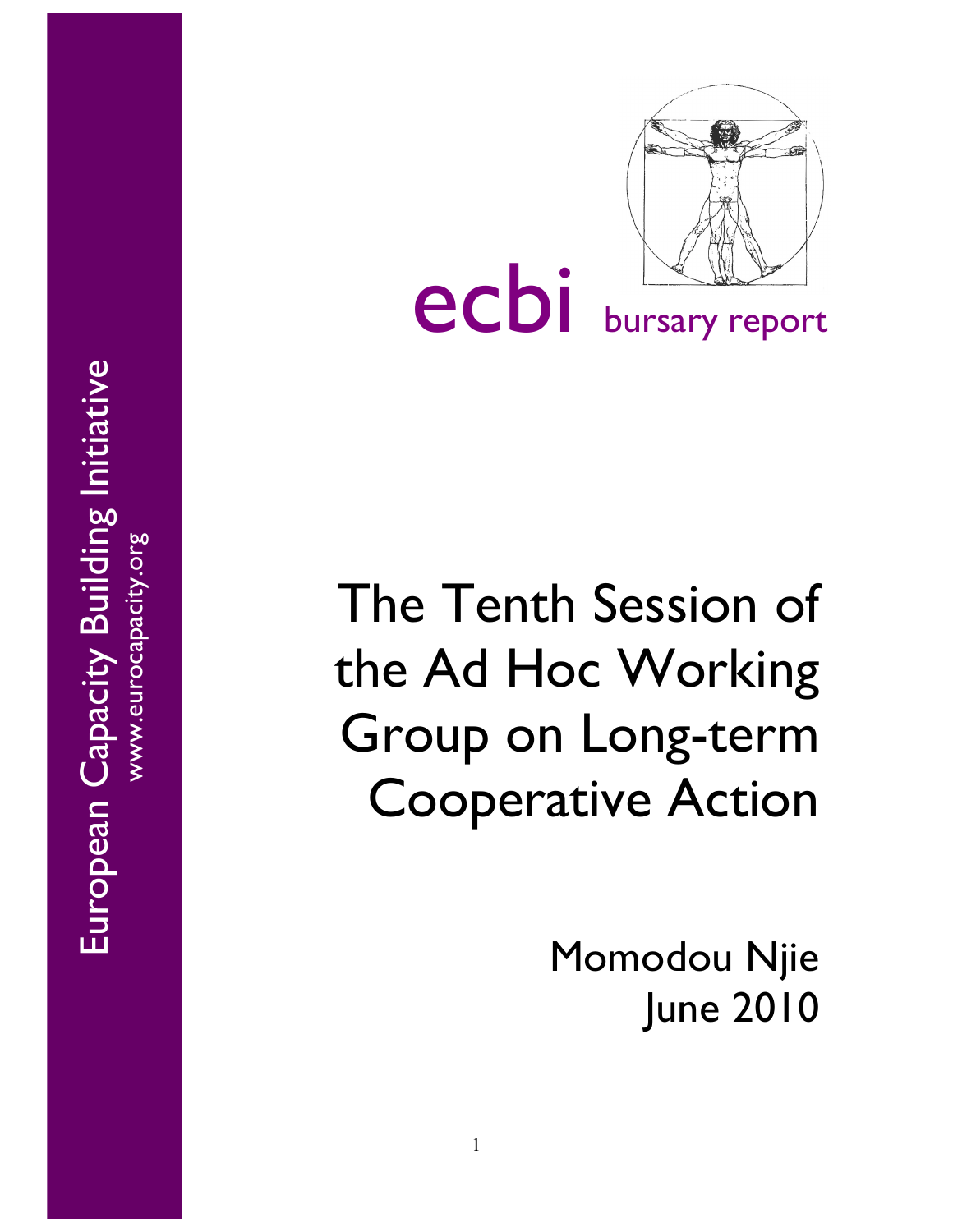The contents of this paper are the authors' sole responsibility. They do not necessarily represent the views of the European Capacity Building Initiative (ecbi) or any of its Members

All rights reserved. No part of this publication may be reproduced, stored in a retrieval system, or transmitted in any form or by any means, electronic, mechanical, photocopying, recording, or otherwise, without prior permission of the ecbi.

### **Acknowledgments:**

This work has been made possible through core funding support to the ecbi from the **UK Department for International Development.**



Other Acknowledgments

**Author:**

## **Momodou Njie**

njaaye@hotmail.com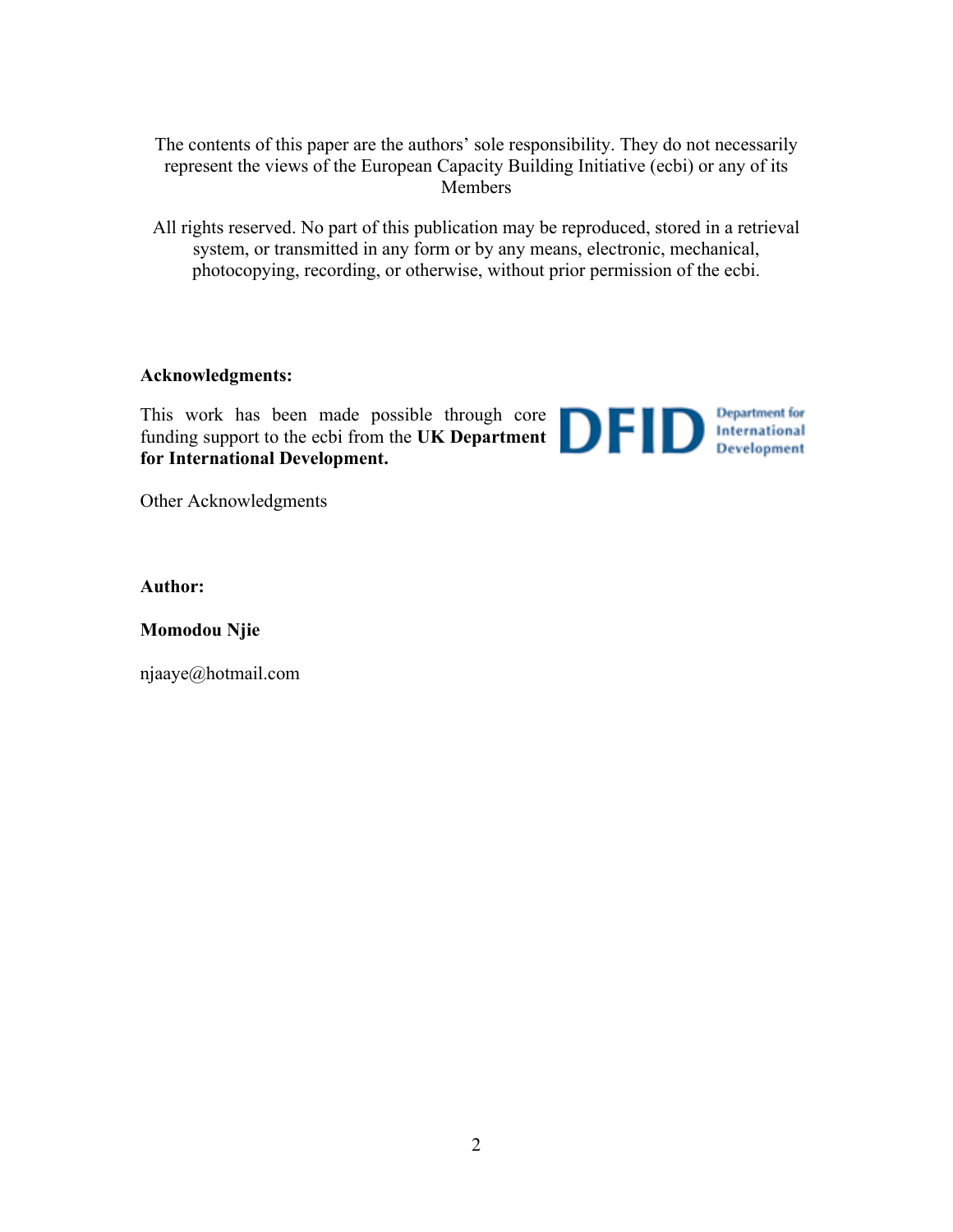## 1 Introduction

The tenth session of the *Ad Hoc* Working Group on Long-term Cooperative Action under the UNFCCC (AWG-LCA 10) was held as part of the Climate Change Talks in Bonn (Germany) from 1 to 11 June 2010. The talks also served as the platform for the thirtysecond sessions of the subsidiary bodies (of the COP) for Scientific and Technological Advice (SBSTA 32) and the Subsidiary Body for Implementation (SBI 32), and twelfth session of the *Ad Hoc* Working Group on Further Commitments for Annex I Parties under the Kyoto Protocol (AWG-KP 12).

In a significant departure from previous sessions, Parties met in a single contact group to discuss the AWG-LCA Chair's draft negotiating text (FCCC/AWGLCA/2010/6), modulated by sub-daily sets of probing questions from the Chair. A few break-out contact groups also availed Parties the opportunity to further exchange views on specific aspects of the text. Beyond my usual interest in climate finance, I seized he opportunity to attend and participate in discussions on cooperative sectoral approaches and shared vision.

# 2 Discussions

## 2.1. Climate finance

The fallout of the Copenhagen Accord (CA) immediately surfaced in discussions. Ardent supporters from developing countries take the amount of USD100 billion annual longterm financing as a cardinal reference point. Parties affiliated with the Umbrella and Environmental Integrity Groups also suggested that discussions on sources of funding would be better served by waiting for the report from the High-level Advisory Group on Climate Change Funding (AGF) established by the UN Secretary-General. The latter suggestion was refuted by G77+China which argues that the AWG-LCA has its own mandate on the subject and could not wait for a report that is only coming out close to COP 16. Nonetheless, G77+China is favourably disposed to integration of useful recommendations contained in the upcoming AGF report.

Many developing countries also called for assessed contributions pegged to GDP as the primary source of climate funding. My take on this issue aired during the plenary is for Parties to look at potential flows from public/official sources and innovative instruments simultaneously and compare the aggregate amount with funding requirements in order to establish (in)adequacy of public funding.

Discussions on reforming the architecture of UNFCCC financial mechanism is also coloured by Parties' commitment to the CA. Parties under the Umbrella Group Coalition make constant reference to the Copenhagen Green Climate Fund (CGCF) established under the CA; and the EU expresses it support for the establishment of the CGCF. Japan calls for the operationalisation of the CGCF and cautions against duplication of efforts. Parties more faithful to the AWG-LCA process talk of a new Climate Fund (as yet without a proper name) within the framework of a reformed financial mechanism (RFM) of the UNFCCC. Central to this perspective is the establishment of a "Finance Board" (FB) to carry out coordination and oversight functions. Examples of sound architecture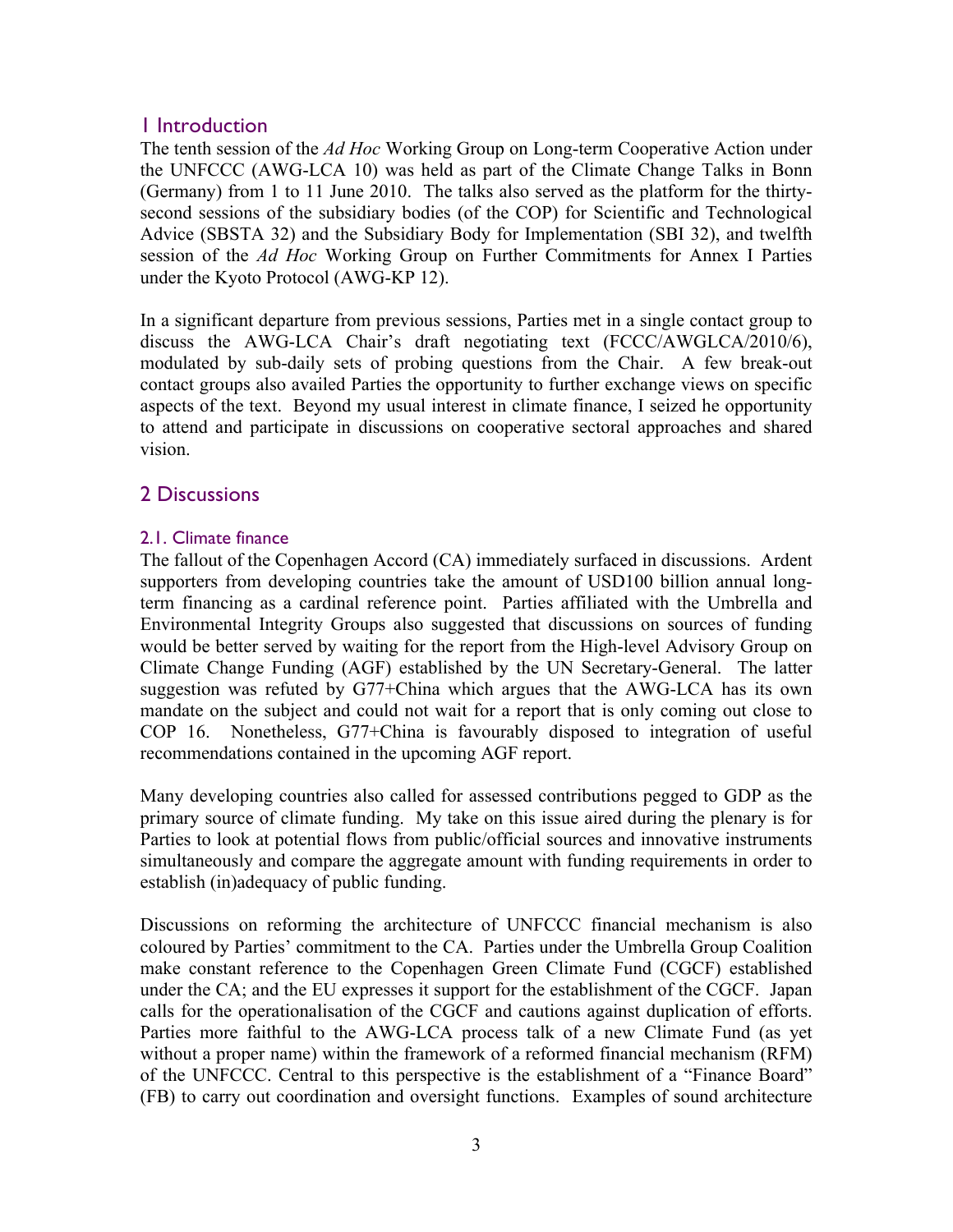and good governance drawn from the Adaptation Fund and Global Fund to Fight Aids, Tuberculosis and Malaria (GFATM) were brought up for consideration by Parties.

Umbrella Group members question the rationale for an FB, arguing that its proposed functions could be carried out by existing entities. The EU takes the more cautious line on the issue by arguing that functions of the RFM should be discussed first before deciding on entities to carry them out. An initial kaleidoscope of ideas from developing countries on issues ranging from allocation, disbursement, and oversight in general narrowed down by the second week to a idea of new financial oversight body cum subsidiary body on finance (SBF) providing oversight of financial flows under the RFM and interfacing with non-UNFCCC entities funding climate change actions. This SBF is fully accountable to the COP which retains control over: 1) setting policies, program priorities and eligibility criteria for accessing finds; 2) allocation of resources between multiple focal areas and operating entities; and 3) prioritisation between eligible recipients. Notwithstanding, some developed countries contend that the statutory body for implementation (SBI) could discharge any new functions assigned to an SBF. Several parties also questioned the suitability of the SBF for undertaking matching and facilitation functions and prefer instead to have a climate registry working outside of, but closely with the RFM.

### 2.2. Cooperative sectoral approaches

Responding to the AWG-LCA Chair's request to deliberate on issues that need to be resolved before COP 16 in order to initiate a programme of work on agriculture; Parties' interventions indicate divergent perspectives on the matter. Saudi Arabia questioned the "fast tracking" of agriculture vis-à-vis other issues. Specifically, the EU spokesperson, and Umbrella and Environmental Integrity Group delegates, noted the omission of discussions on bunker fuels, and sought clarification on the matter from the Chair. I suggested re-instatement of text developed in Copenhagen in the Chair's draft negotiating text as a starting point for discussion. Saudi Arabia suggested that the subject of bunker fuels is best addressed through the International Civil Aviation Authority (ICAO) and the International Maritime Organisation (IMO). Several developing countries indicated that that adaptation in the agricultural sector is more important than mitigation.

#### 2.3. Shared Vision

Parties expressed different views on the scope of the preamble, the bone of contention being expressive key words and concepts that need to be included. The content and scope of the Shared Vision (SV) *per se* was also debated without coming to an agreement. G77+China, AOSIS and other developing countries seek an elaboration of a vision for all building blocks of the Bali Action Plan. New Zealand and other developed countries expressed their preference for a less detailed SV. In this context, some Parties expressed doubts about the relevance of mid-term targets.

Concerning global warming, stalwart supporters of the CA and the EU argue in favour of a 2°C as opposed to 1.5°C advocated by SIDS, LDCs and Panama on behalf of Central American Integration System. Aspirational goals for  $CO<sub>2</sub>$  emissions reduction range from 50 to 85% relative to 1990 levels, by 2050. One of the few points of agreement was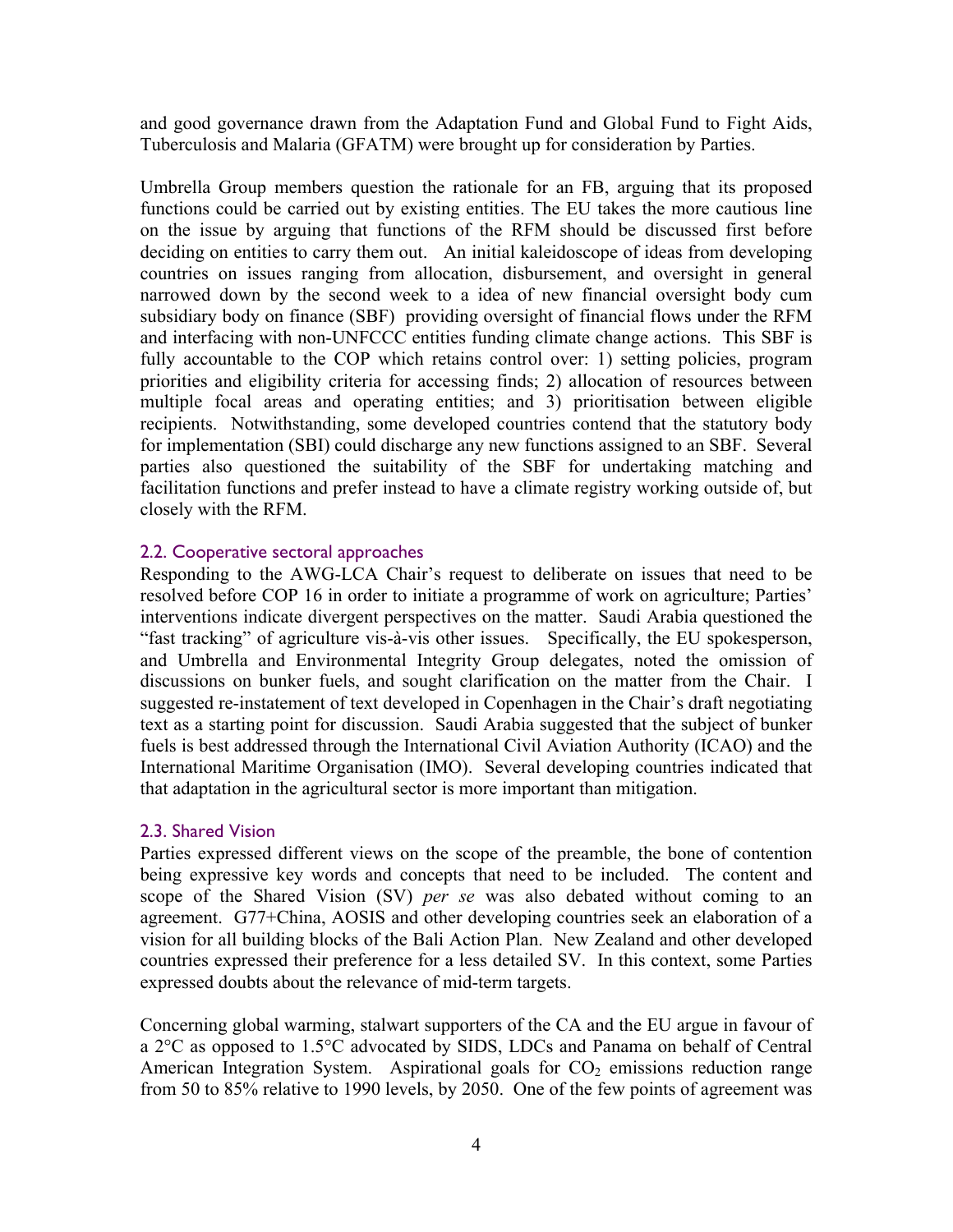the need to periodically review the long-term emission reduction goal (based on rigourous science) and progress in implementation. The EU spoke in favour of  $CO<sub>2</sub>$ emissions peaking by 2020.

## 3. Related Side Events

A workshop convened by the European Capacity Building Initiative (ecbi) partly focused on the need incorporate the principle of subsidiarity in the RFM of the UNFCCC. Using the ratio of personnel to financial throughput of international institutions delivering climate finance, it can be demonstrated that the only way to make up for the capacity constraints in efficient delivery of climate finance is to build/strengthen capacity of national implementing entities (NIEs) conceptualised under the operation of the Adaptation Fund. It was further pointed out decision-makers involvement at the level of NIEs could be instrumental in mainstreaming of adaptation. Bangladesh and Indonesia which have experience in operating national Climate Change Trust Funds that attract external financial support are requested to bring these up in negotiations greater publicity.

The Least Developed Countries Expert Group (LEG) side event serving to launch the Chad National Adaptation Programme of Action (NAPA) for addressing climate change and discuss implementation of NAPA projects in Bhutan, underscored the need for: 1) additional fast-track financing; 2) updating the technical content and costing of country NAPAs; and 3) development of medium- to long-term adaptation programmes.

# 4. Concluding Remarks

Whilst advocates consider the Copenhagen Accord (CA) as a cardinal reference point, other parties consider it a distraction that must be ignored. Such contrasting views do not bode well for a SV and related building blocks of the BAP. Many negotiators do not recognise the inconsistency of the year 2050 and 2100 SV horizons, corresponding to proposed  $CO_2$  emission reduction target and 1.5 °C or 2°C temperature increase respectively.

It is important to specify/reflect mid-term  $\tau$  CO<sub>2</sub> emission reduction targets insofar as Parties agree to periodic reviews. Otherwise the objective of reviews would be meaningless. In fact, there is an urgent and immediate need for upward revision of pledges made at the end of January 2010 by Parties subscribing to the CA in order for global warming to stay within the CA's own goal.

If interventions are anything to go by, mis-comprehension of specific terms used in budgeting and finance frequently results in confusion over the role of entities, and subentities under the RFM. One salient example of this is the use of the words "disbursement" and "allocation" in the wrong context. Since the CGCF has not been identified with the Climate Fund discussed under the AWG-LCA, the Chair has done well in excluding references to the Copenhagen Green Climate Fund (CGCF) by virtue of its potential for distraction and hindrance to progress in negotiations.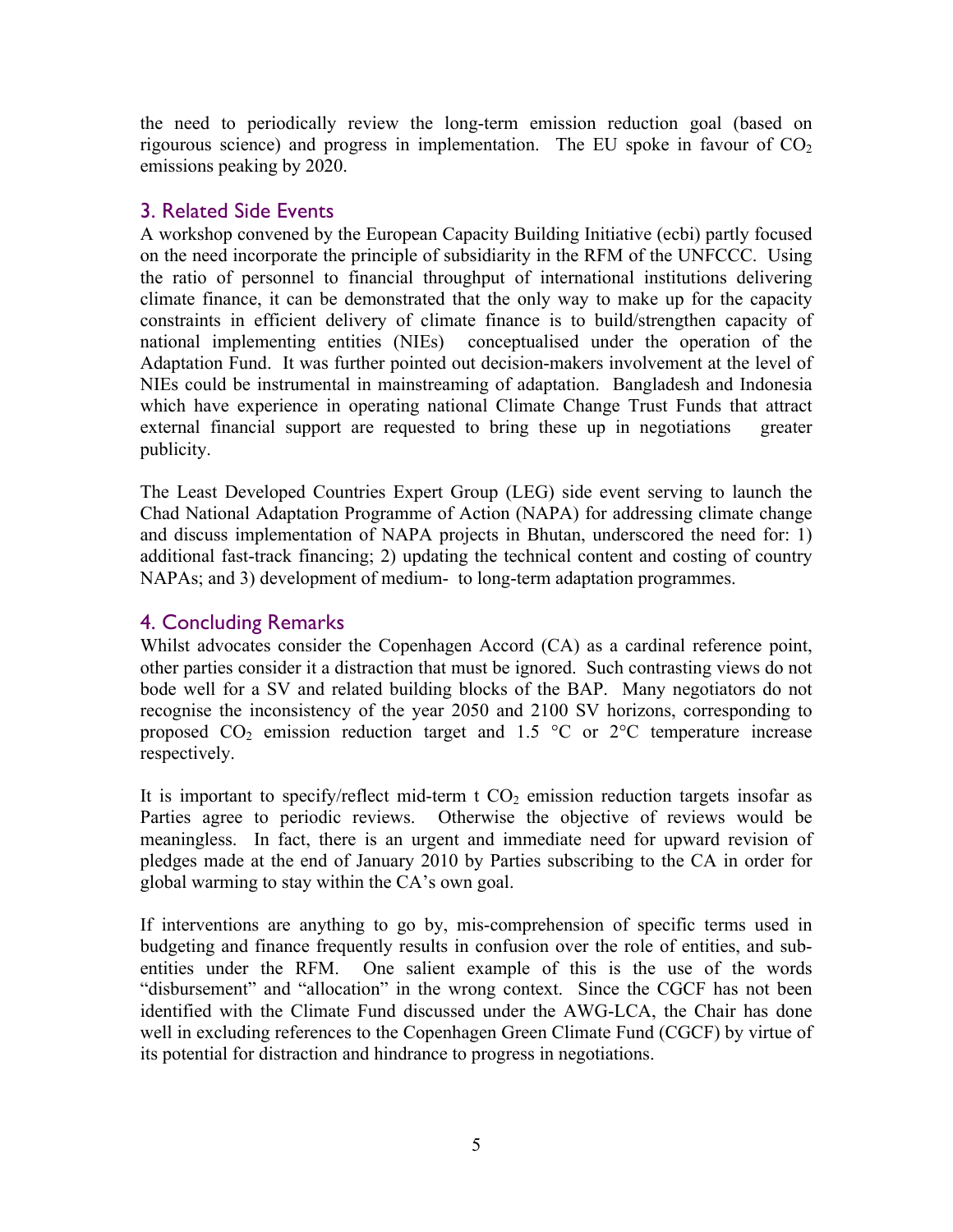Although assessed contributions are important for political reasons, developing country negotiators should keep their eyes on the bigger picture. "Adequacy" should be seen as the dominant attribute of climate finance. It is important to recognise the potential turnover of innovative financing and negotiate for a cushion to offset price fluctuations detrimental to the achievement of annual resource generation targets. If too much caution by over-specifying assessed contributions results in the generation of surplus resources (relative to needs), these can always be carried over into the next accounting period and reflected in individual countries assessed contributions.

Finally, developing countries should be watchful of stealth attempts by the World Bank (WB) to position itself favourably in the RFM. At this juncture, special drawing rights (SDR) with the WB are now being touted as an innovative source of financing, not forgetting of course developed countries oblique and overt arguments in favour of the WB as the most qualified/appropriate channel for delivering climate finance, and coordinating financial flow streams.